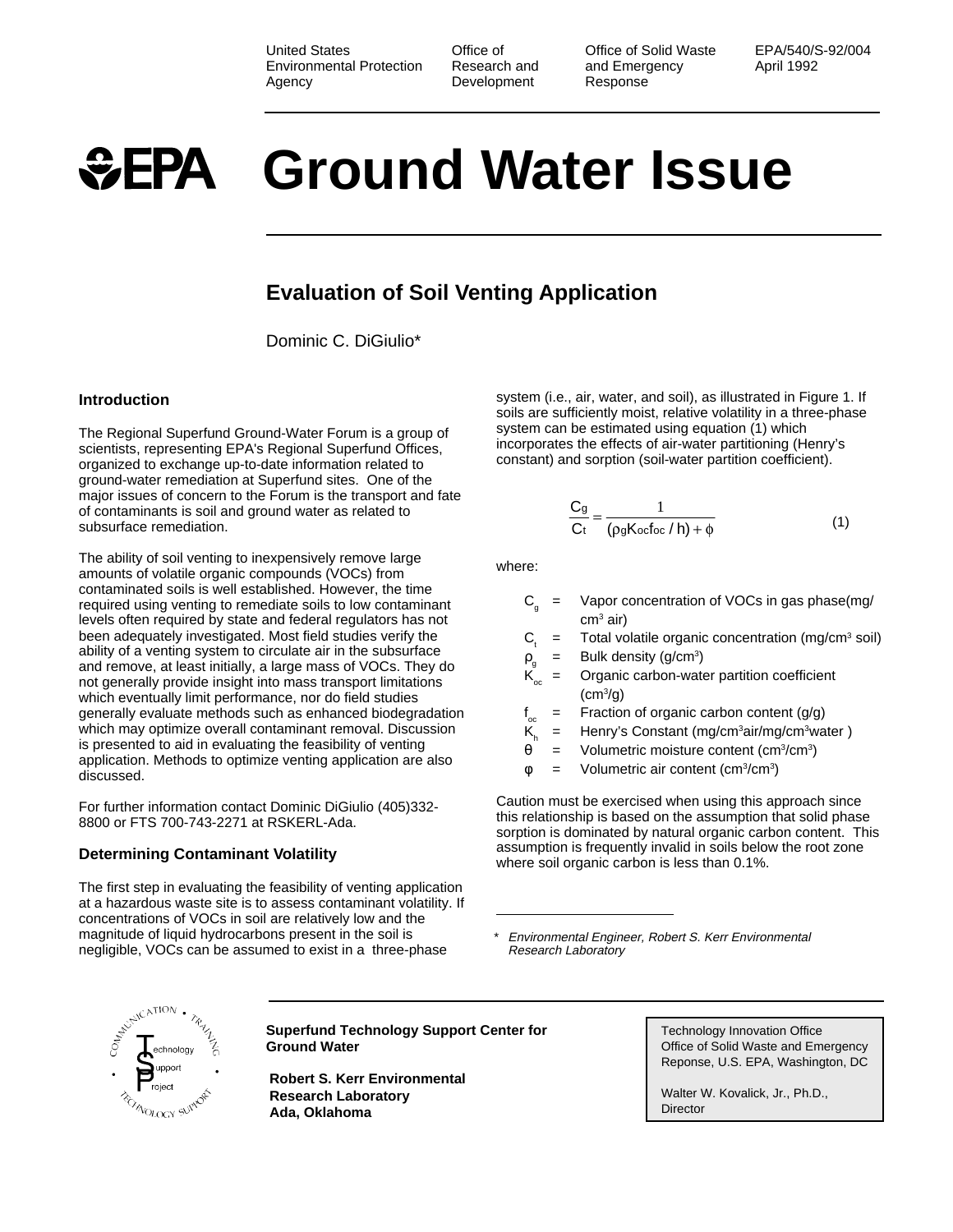Air

\n
$$
\begin{array}{|c|}\n\hline\n\text{Air} & \overline{\text{K}_{H}} \text{Water} & \overline{\text{K}_{p}} \text{Soil} \\
\hline\n\text{K}_{p} &= \text{Soil-water partition coefficient} \\
\text{K}_{H} &= \text{Henry's Constant}\n\end{array}
$$



**Figure 1. Three phase system. Figure 2. Four phase system.**

Equation (1) can be used to evaluate individual VOC contaminant reduction trends and attainment of soil-based remediation standards. Vapors should be collected from dedicated vapor probes under static (venting system not operating) conditions. This estimate is valid only for soils in the immediate vicinity of the probe intake. This approach minimizes sample dilution and collection of vapor samples under nonequilibrium conditions. It, however, necessitates periodic cessation of venting. When the vapor concentration for a VOC approaches a corresponding total soil concentration, actual soil samples can be collected to confirm remediation. This approach has several benefits over conventional soil samples collection and analysis. At lower VOC concentration levels, collection of static vapor samples is likely more sensitive than soil collection and analysis due to VOC loss in the latter procedure. Siegrist and Jenssen (1990) demonstrated substantial VOC loss during normal soil sample collection, storage, and analysis. Also, comparing contaminant reduction trends strictly with soil samples is difficult due to spatial variability in soils. No two soil samples can be collected at the exact same location. In addition, soil gas analyses can be accomplished more quickly and inexpensively than soil sample collection, thus enabling more frequent evaluation of trends. A potential disadvantage of using this approach is inability to distinguish VOC vapors emanating from soils as opposed to ground water. Hypothetically, soils could be remediated to desired levels with probes still indicating contamination above remediation standards. This concern could be alleviated to some degree by determining the presence of a diffusion vapor gradient from the water table using vertically placed vapor probes.

If soils are visibly contaminated or the presence of nonaqueous phase liquids (NAPLs) is suspected in soils based on high contaminant, total organic carbon, or total petroleum hydrocarbon analysis, contaminants are likely present in a four phase system as illustrated in Figure 2. Under these circumstances, most of the VOC mass will be associated with the immiscible fluid and assuming that the fluid acts as an ideal solution, volatilization will be governed by Raoult's Law.

$$
P_a = X_a P^o_a \tag{2}
$$

where:

- $P_a$  = vapor pressure of component over solution (mm Hg)
- $X_{\sim}$  = mole fraction of component in solution
- $P^{\circ}_{\quad \, \circ}$  = saturated vapor pressure of pure component (mm Hg)

In a four-phase system, contaminant volatility will be governed by the VOC's vapor pressure and mole fraction within the immiscible fluid. The vapor pressure of all compounds increases substantially with an increase in temperature while solubility in a solvent phase is much less affected by temperature. This suggests that soil temperature should be taken into account when evaluating VOC recovery for contaminants located near the soil surface (seasonal variations in soil temperature quickly dampen with depth). For instance, if conducting a field test to evaluate potential remediation of shallow soil contamination in the winter, one should realize that VOC recovery could be substantially higher during summer months, and low recovery should not necessarily be viewed as venting system failure.

As venting proceeds, lower molecular weight organic compounds will preferentially volatilize and degrade. This process is commonly described as weathering and has been examined by Johnson (1989) in laboratory experiments. Samples of gasoline were sparged with air and the concentration and composition of vapors were monitored. The efficiency of vapor extraction decreased to less than 1% of its initial value even though approximately 40% of the gasoline remained. Theoretical and experimental work on product weathering indicate the need to monitor temporal variation in specific VOCs of concern in extraction and observation wells.

#### **Evaluating Air Flow**

Air permeability  $(k_a)$  in soil is a function of a soil's intrinsic permeability (k<sub>i</sub>) and liquid content. At hazardous waste sites, liquid present in soil pores is often a combination of soil water and immiscible fluids. Air permeability  $(k_a)$  can be estimated by multiplying a soil's intrinsic permeability  $(k_1)$  by the relative permeability (k<sub>r</sub>).

$$
k_a = k_i k_r \tag{3}
$$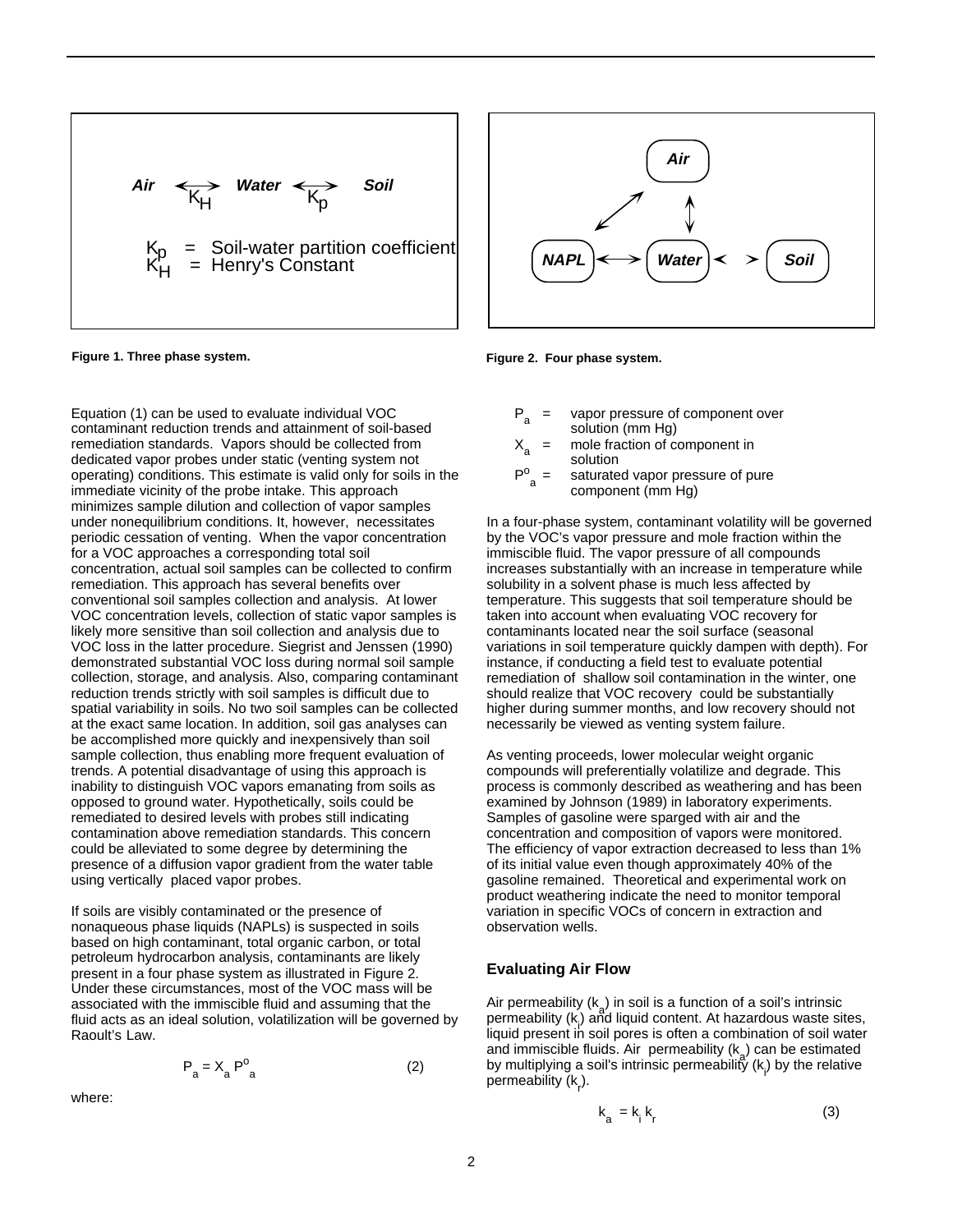The dimensionless ratio k<sub>r</sub> varies from one to zero and describes the variation in air permeability as a function of air saturation. Equations developed by Brooks and Corey (1964) and Van Genuchten (1980) are useful in estimating air permeability as a function of air saturation or liquid content. The Brooks-Corey equation to estimate relative permeability of a non-wetting fluid (i.e. air) is given by:

$$
k_{r} = (1 - S_{e})^{2} (1 - S_{e}^{(2 + \lambda)/\lambda})
$$
 (4)

where:

$$
S_e = \text{effective saturation} \n\lambda^e = \text{a pore distribution parameter}
$$

The effective saturation is given by: θ

$$
S_{\mathbf{\Theta}} = \frac{\left(\frac{\theta}{\varepsilon} + \frac{\theta_{\mathbf{f}}}{\varepsilon}\right)}{\left(1 - \frac{\theta_{\mathbf{f}}}{\varepsilon}\right)}
$$
(5)

Where:

 $\theta$  = volumetric moisture content

ε = total porosity

 $\theta$  = residual saturation

The pore size distribution parameter and residual water content can be estimated using soil-water characteristic curves which relate matric potential to volumetric water content. When initially developing an estimate of relative permeability for a given soil texture and liquid content, values for ε,  $θ_1$ ,  $S_2$ , and  $\lambda$  can be obtained from the literature. Rawls et al. (1982) summarized geometric and arithmetic means for Brook-Corey parameters for various USDA soil textural classes. Figure 3 illustrates relative permeability as a function of volumetric moisture content for clayey soils assuming  $\varepsilon =$ 0.475,  $θ<sub>r</sub> = 0.090$ , and  $λ = 0.131$ .

The most effective method of measuring air permeability is by conducting a field pneumatic pump test. Using permeameters or other laboratory measurements provide information on a



**Figure 3. Relative permeability vs moisture content of clay.**

relatively small scale. Information gained from pneumatic pump tests is vital in determining site-specific design considerations (e.g., spacing of extraction wells). Selecting the placement and screened intervals of extraction and observation wells and applied vacuum rates during a pump test is often based on preliminary mathematical modeling.

#### **Evaluating Mass Transfer Limitations and Remediation Time**

The effects of mass transport limitations are usually manifested by a substantial drop in soil vapor contaminant



**Figure 4. Concentration vs. time.**

concentrations as illustrated in Figure 4 or by an asymptotic increase in total mass removal with operation time. Typically, when venting is terminated, an increase in soil gas concentration is observed over time. Slow mass transfer with respect to advective air flow is most likely caused by diffusive release from porous aggregate structures or lenses of lesser permeability as illustrated in Figure 5. The time required for the remediation of heterogeneous and fractured soils depends on the proportion of contaminated material exposed to direct bulk airflow. It would be expected that long-term performance of venting will be limited to a large degree by gaseous and liquid diffusion from soil regions not exposed to direct airflow.

Regardless of possible causes, the significance of mass transport limitations should be evaluated during venting field tests. This can be achieved by pneumatically isolating a small area of a site and aggressively applying vacuum extraction until mass transport limitations are realized. Isolation can be achieved by surrounding extraction wells with passive inlet or air injection wells as shown in Figure 6. Quantifying the effects of mass transport limitations on remediation time might then be attempted by utilizing models incorporating mass transfer rate coefficients.

The discrepancy frequently observed between mass removal predicted from equilibrium conditions using Henry's Law constants and that observed from laboratory column and field studies is sometimes reconciled by the use of "effective or lumped" soil-air partition coefficients. These parameters are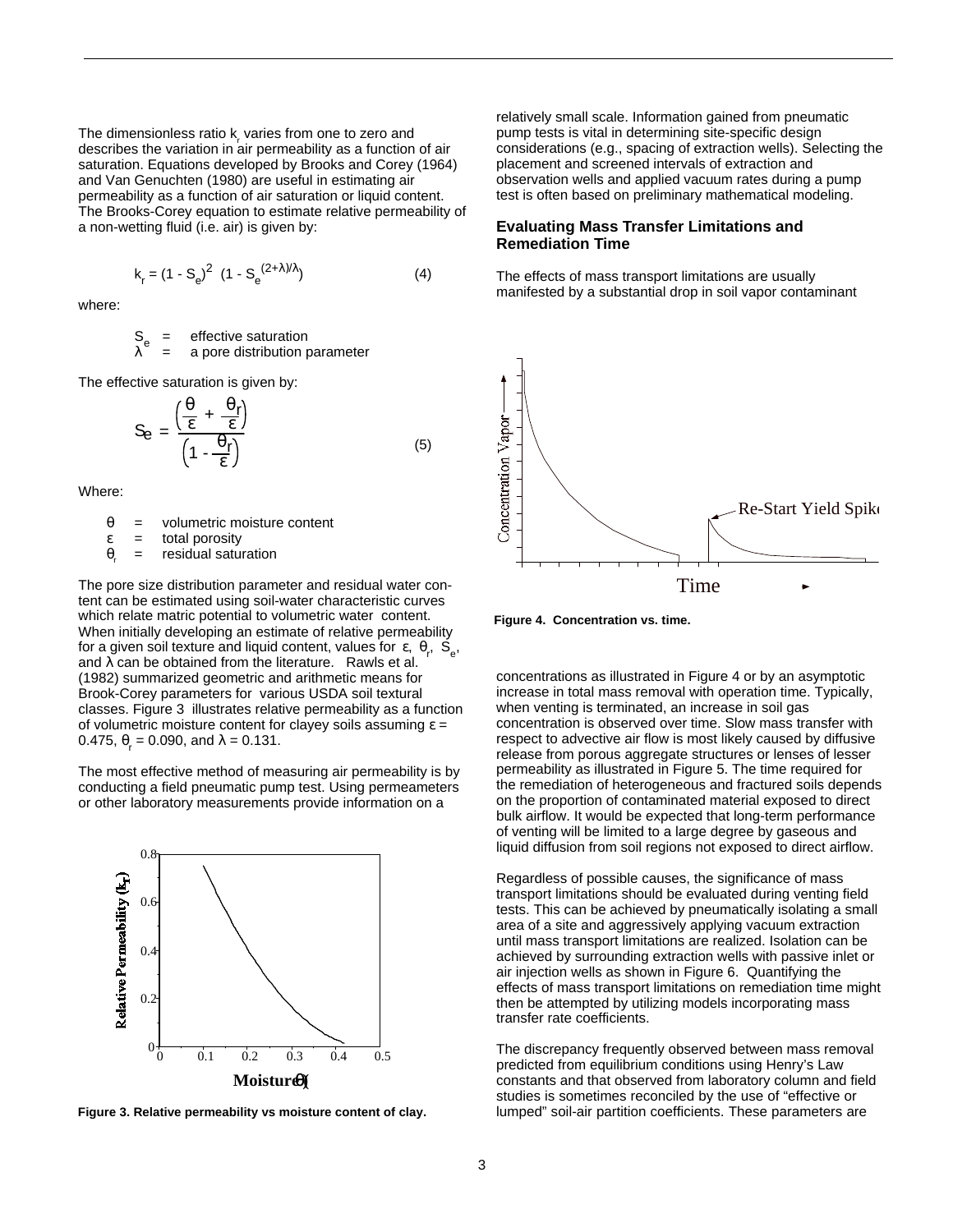

**Figure 5. Effect of Low Permeability Lenses.**

determined from laboratory column tests and are then used for model input to determine required remediation times. While this method does indirectly account for mass transport limitations, problems may arise when one attempts to quantitatively describe several processes with lumped parameters. The primary concern is whether the lumped parameter is suitable for use only under the laboratory conditions from which it was determined, or whether it can be transferred for modeling use in the field. Perhaps the most direct method of accounting for mass transport limitations would be to incorporate diffusive transfer directly into convective-dispersive vapor transport models.

#### **Enhanced Aerobic Biodegradation**

With the exception of a few field research projects, soil vacuum extraction has been applied primarily for removal of volatile organic compounds from the vadose zone. However, circulation of air in soils can be expected to enhance the aerobic biodegradation of both volatile and semivolatile organic compounds. One of the most promising uses of this technology is in manipulating subsurface oxygen levels to maximize in-situ biodegradation. Bioventing can reduce vapor treatment costs and can result in the remediation of



semivolatile organic compounds which cannot be removed by physical stripping alone.

Venting circulates air in soils at depths much greater than are possible by tilling, and oxygen transport via the gas phase is much more effective than injecting or flooding soils with oxygen saturated liquid solutions.

Hinchee (1989) described the use of soil vacuum extraction at Hill AFB, Utah for oxygenation of the subsurface and the enhancement of biodegradation of petroleum hydrocarbons in soils contaminated with JP-4 jet fuel. Figures 7 and 8 illustrate subsurface oxygen profiles at the Hill site prior to and during venting. It is evident that soil oxygen levels dramatically increased following one week of venting. Soil vapor samples collected from observation wells during periodic vent system shutdown revealed rapid decreases in oxygen concentration and corresponding CO<sub>2</sub> production suggesting that aerobic biodegradation was occurring at the site. Laboratory treatability studies using soils from the site demonstrated increased carbon-dioxide evolution with increasing moisture content when enriched with nutrients. It is worthwhile to note that soils at Hill AFB were relatively dry at commencement of field vacuum extraction indicating, that the addition of moisture could perhaps stimulate aerobic biodegradation even further under field operating conditions.

When conducting site characterization and field studies, it is recommended that  $CO_2$  and  $O_2$  levels be monitored in soil vapor probes and extraction well offgas to allow the assessment of basal soil respiration and the effects of site management on subsurface biological activity. These measurements are simple and inexpensive to conduct and can yield a wealth of information regarding:

- 1. The mass of VOCs and semivolatiles which have undergone biodegradation versus volatilization. This information is crucial if subsurface conditions (e.g., moisture content) are to be manipulated to enhance biodegradation to reduce VOC offgas treatment costs and maximize semivolatile removal.
- 2. Factors limiting biodegradation. If  $\overline{\mathrm{O}}_{2}$  and CO<sub>2</sub> monitoring



**Figure 6. Proposed Pilot Test Design. Figure 7. Oxygen concentration in vadose zone before venting.**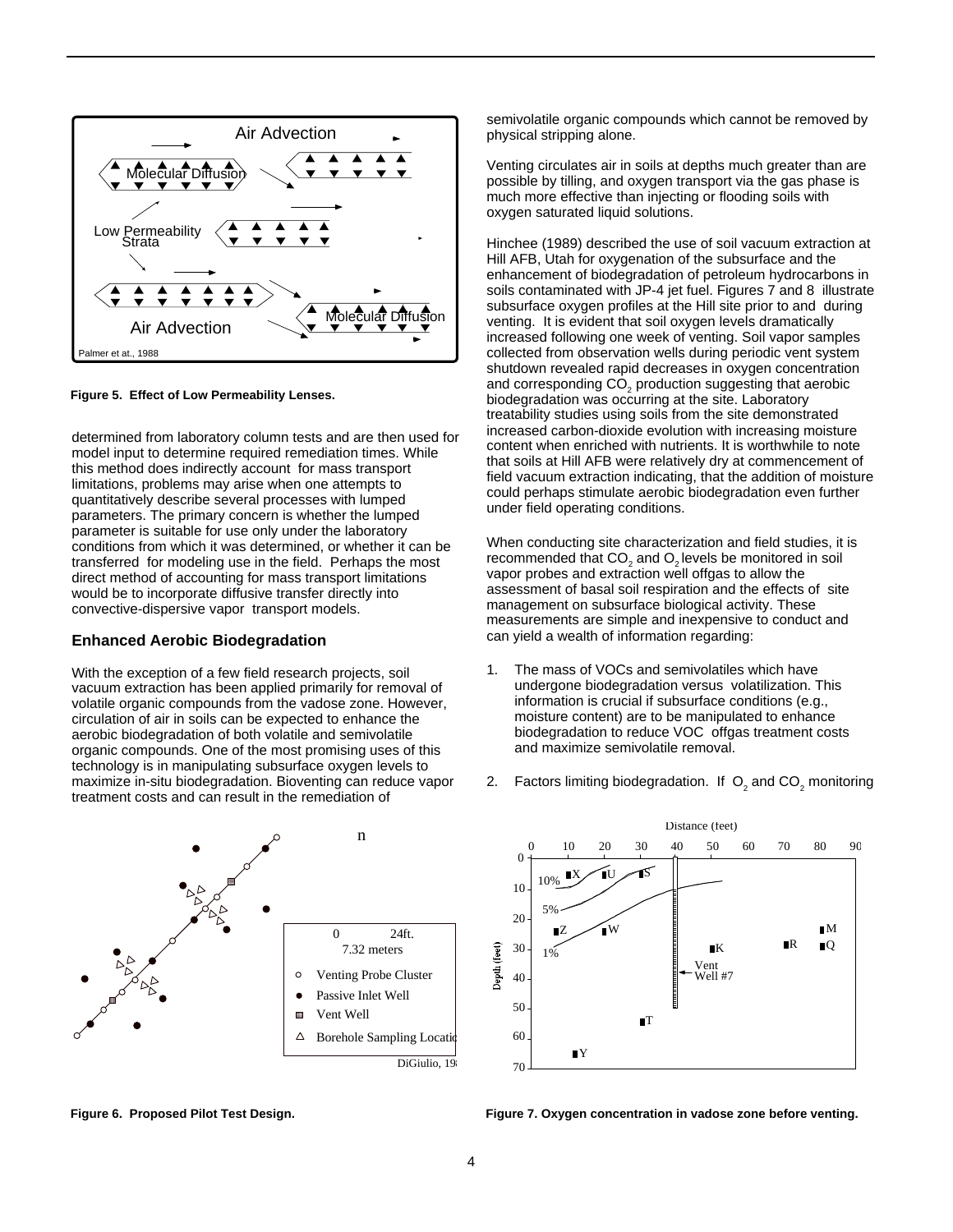

Oxygen Concentration in Vadose Zone After Venting



reveals low  $\mathsf{O}_2^{\vphantom{2}}$  consumption and  $\mathsf{CO}_2^{\vphantom{2}}$  generation while readily biodegradable compounds persist in soils, further characterization studies could be conducted to determine if biodegradation is being limited by insufficient moisture content, toxicity (e.g. metals), or nutrients.

3. Subsurface air flow characteristics. Observation wells which indicate persistent, low  $O_2$  levels may indicate an insufficient supply of oxygenated air at that location suggesting the need for air injection, higher extraction well vacuum, additional extraction wells, or additional soils characterization which may indicate high moisture content or the presence of immiscible fluids impeding the flow of air.

#### **Location and Number of Vapor Extraction Wells**

One of the primary objectives in conducting a venting field test is to evaluate the initial placement of extraction wells to optimize VOC removal from soil. Placement of extraction wells and selected applied vacuum is largely an iterative process requiring continual re-evaluation as additional data are collected during remediation. Vacuum extraction wells produce complex three-dimensional reduced pressure zones in affected soils. The size and configuration of this affected volume depends on the applied vacuum, venting geometry (e.g., depth to water table), soil heterogeneity, and intrinsic (e.g., permeability) and dynamic (e.g., moisture content) properties of the soil. The lateral extent of this reduced pressure zone (beyond which static vacuum is no longer detected) is often termed the radius or zone of influence (ROI). Highly permeable sandy soils typically exhibit large zones of influence and high air flow rates whereas less permeable soils, such as silts and clays, exhibit smaller zones of influence and low air flows.

Measured or anticipated radii of influence are often used to space extraction wells. For instance, if a ROI is measured at 10 feet, extraction wells are placed 20 feet apart. However, this strategy is questionable since vacuum propagation and air velocity decrease substantially with distance from an

extraction well. Thus, only a limited volume of soil near an extraction well will be effectively ventilated regardless of the ROI. Johnson (J.J., 1988) describes how the addition of 13 extraction wells within the ROI of other extraction wells increased blower VOC concentration by 4000 ppmv and mass removal by 40 kg/day. They concluded that the radius of influence was not an effective parameter for locating extraction wells and that operation costs could be reduced by increasing the number of extraction wells as opposed to pumping at higher rates with fewer wells.

Determining the propagation of induced vacuum requires conducting pneumatic pump tests in which variation in static vacuum is measured in vapor observation wells at depth and distance from extraction wells. Locating extraction and observation wells along transects as illustrated in Figure 4 minimizes the number of observation wells necessary to evaluate vacuum propagation at linear distances from extraction wells. Pressure differential can be observed at greater distances than would otherwise be possible in other configurations.

Propagation of vacuum in soils as a function of applied vacuum can be determined by conducting pneumatic pump tests with incrementally increasing flow or applied vacuum. Vacuum is increased after steady state conditions (relatively constant static vacuum measurements in observation wells) exist in soils from the previously applied vacuum. A step pump test will indicate a significant increase in static vacuum or air velocity with increasing applied vacuum near an extraction well. However, at distance from an extraction well, a significant increase in static vacuum will not be observed with an increase in applied vacuum. Pneumatic pump tests allow determination of radial distances from extraction wells in which air velocity is sufficient to ensure remediation.

After the initial placement of extraction wells has been established based on the physics of air flow, an initial applied vacuum must be selected to ensure optimal VOC removal. In regard to mass transfer considerations, the vent rate should be increased if a significant corresponding mass flux is observed. Even though an increased venting rate may not substantially increase the propagation of vacuum with distance, air velocity will increase near the extraction well. If most contaminants are in more permeable deposits, an increase in applied vacuum will increase mass removal eventually to a point of diminishing returns or until the system is limited by diffusion. Note that this strategy is for optimization of volatilization not biodegradation. Optimizing insitu biodegradation often necessitates reducing air velocity in soil. As a result, vapor treatment costs are minimized but overall mass flux decreases. Thus, in-situ biodegradation of VOCs minimizes overall costs but may extend venting operation time.

During a field test, it is desirable to operate until mass transport limitations are realized in order to evaluate the long term performance of the technology. This can be achieved by isolating small selected areas of a site by the use of passive air inlet wells. When attempting to evaluate diffusion limited mass removal in isolated areas, applied vacuum should remain high and the distance between passive inlet and extraction wells should be minimized. Too often, venting field tests are conducted for relatively short periods of time (e.g.,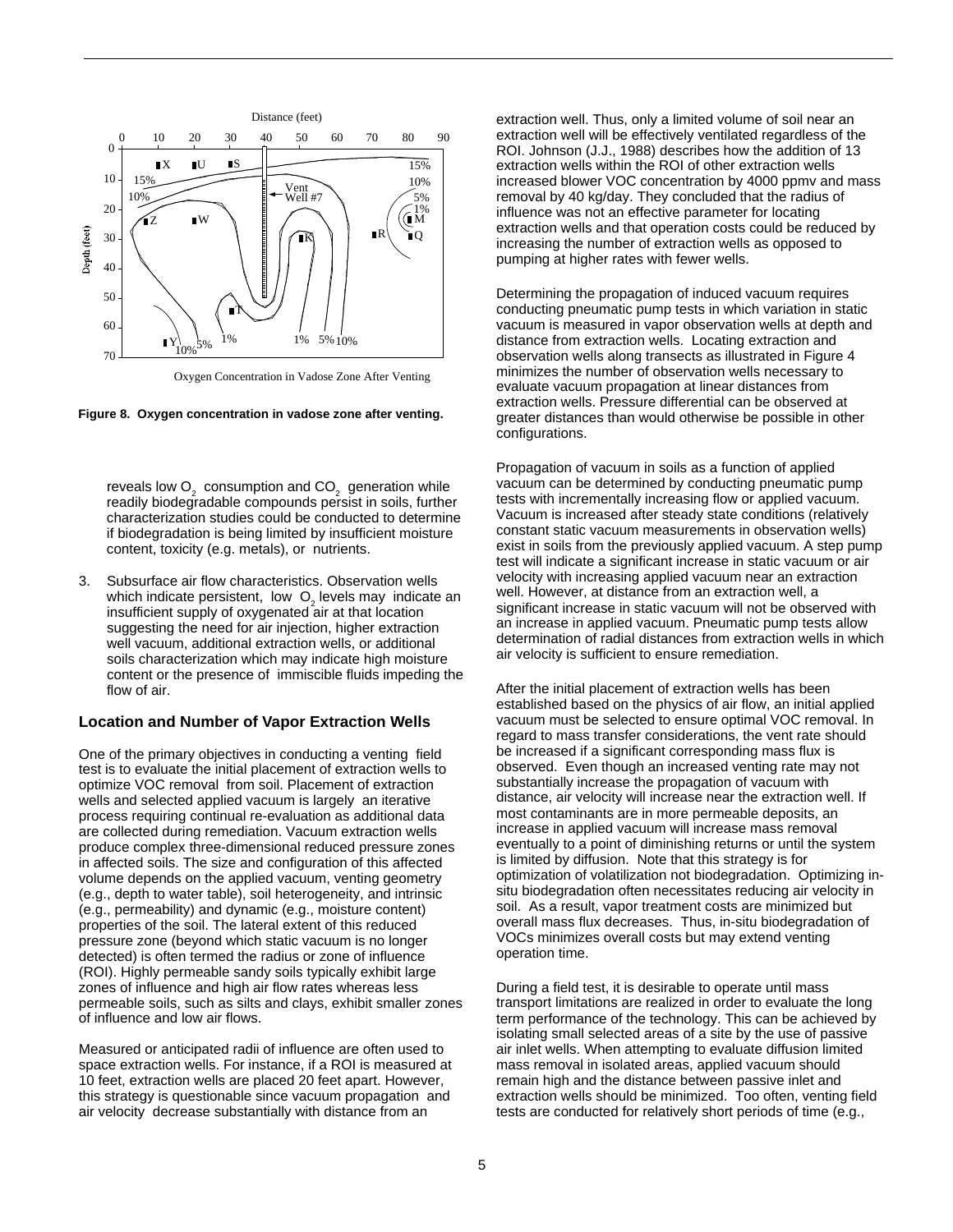2 - 21 days) which only results in assessment of air permeability and initial mass removal. Longer field studies (e.g., 6 months - 12 months) enable better insight into mass transfer limitations which eventually govern venting effectiveness.

# **Screened Interval**

The screened interval of extraction wells will play a significant role in directing air flow through contaminated soils. Minimum depths are recommended by some practitioners for venting operation to avoid short-circuiting of air flow. However, the application of venting need not be limited by depth to water table since horizontal vents can be used in lieu of vertically screened extraction wells to remediate soils with shallow contamination. Often, it is desirable to dewater contaminated shallow aquifer sediments for venting application. For remediation of more permeable soils with deep contamination, an extraction well should be screened at the maximum depth of contamination or to the seasonal low water table, whichever is shallowest, to direct air flow and reduce shortcircuiting. For less permeable soils, or for more continuous vertical contamination, a higher and longer screened interval may be useful. In stratified systems, such as in the presence of clay layers between more permeable deposits, more than one well will be required, each venting a distinct strata. Screening an extraction well over two strata of significantly different permeability will result in most air flow being directed only in the strata of greater permeability. It is important to screen extraction wells over the interval of highest soil contamination to avoid extracting higher volumes of air at lower vapor concentration.

During venting, the reduced pressure in the soil will cause an upwelling of the water table. The change in water table elevation can be determined from the predicted radial pressure distribution. Johnson et al. (1988) indicated that upwelling can be significant under typical venting conditions. Water table rise will cause contaminated soil lying above the water table to become saturated, resulting in decreased mass removal rates. Ground water upwelling due to venting system operation can be minimized with concurrent water table dewatering.

#### **Placement of Observation Wells**

Observation wells are essential in determining whether contaminated soils are being effectively ventilated and in the evaluation of interactions among extraction wells. The more homogeneous and isotropic the unsaturated medium, the fewer the number of vapor monitoring probes required. To adequately describe vacuum propagation during a field test, usually at least three observation well clusters are needed within the ROI of an extraction well. At least one of these clusters should be placed near an extraction well because of the logarithmic decrease in vacuum with distance. The depth and number of vapor probes within a cluster depends on the screened intervals of extraction wells and soil stratigraphy. However, vertical placement of vapor probes might logically be near the soil-water table interface, soil horizon interfaces, and near the soil surface. As previous mentioned, the use of air flow modeling can assist in optimizing the depth and placement of vapor observation wells and in the interpretation of data collected from these monitoring points.

When constructing observation wells it is desirable to minimize vapor storage volume in the screened interval and sample transfer line. This will minimize purging volumes and ensure a representative vapor sample in the vicinity of each observation well. Analysis of soil gas in an on-site field laboratory is preferred to provide real time data for implementation of engineering controls and process modifications. It is recommended that steel canisters, sorbent tubes, or direct GC injection be used in lieu of Tedlar bags when possible because of potential VOC loss through bag leakage or diffusion within the teflon material itself. This problem may lead to erroneous analytical results and the potential of a false negative indication of soil remediation at low soil gas concentrations.

# **Summary/Conclusions**

While the application of soil vacuum extraction is conceptually simple, its success depends on understanding complex subsurface physical, chemical, and biological processes which provide insight into factors limiting venting performance. Optimizing venting performance is critical when attempting to meet stipulated soil-based clean-up levels required by regulators. The first step in evaluating a venting application is to assess contaminant volatility. Volatility is a function of a contaminant's soil-water partition coefficient and Henry's constant if present in a three-phase system, and a contaminant's vapor pressure and mole fraction in an immiscible fluid, if present in a four phase system. Volatility is greatly decreased when soils are extremely dry. As vacuum extraction proceeds, lower molecular weight organic compounds preferentially volatilize and biodegrade. Decreasing mole fractions of lighter compounds and increasing mole fractions of heavier compounds affect observed offgas concentrations. Understanding contaminant volatility is necessary when attempting to utilize offgas vapor concentrations as an indication of venting progress.

The significance of mass transport limitations should be evaluated during venting field tests. Long term performance of venting will most likely be limited by diffusion from soil regions of lesser permeability which are not exposed to direct airflow. Mass transport limitations can be assessed by isolating a small area of a site and aggressively applying vacuum extraction. Simplistic methods to evaluate remediation time should be avoided. One of the most promising uses of vacuum extraction is in manipulating subsurface oxygen levels to enhance biodegradation. When conducting field studies, it is recommended that CO<sub>2</sub> and O<sub>2</sub> levels be monitored in vapor probes to evaluate the feasibility of VOC and semivolatile contaminant biodegradation.

Air permeability in soil is a function of a soil's intrinsic permeability and liquid content. Relative permeability of air can be estimated using relationships developed by Brooks and Corey (1964) and Van Genuchten (1980). The most effective method of measuring air permeability is by conducting pneumatic pump tests. Information gained from pneumatic pump tests can be used to determine site-specific design considerations such as the spacing of extraction wells. Measured or anticipated zones of influence are not particularly useful in spacing extraction wells. Extraction wells should be located to maximize air velocity in contaminated soils.